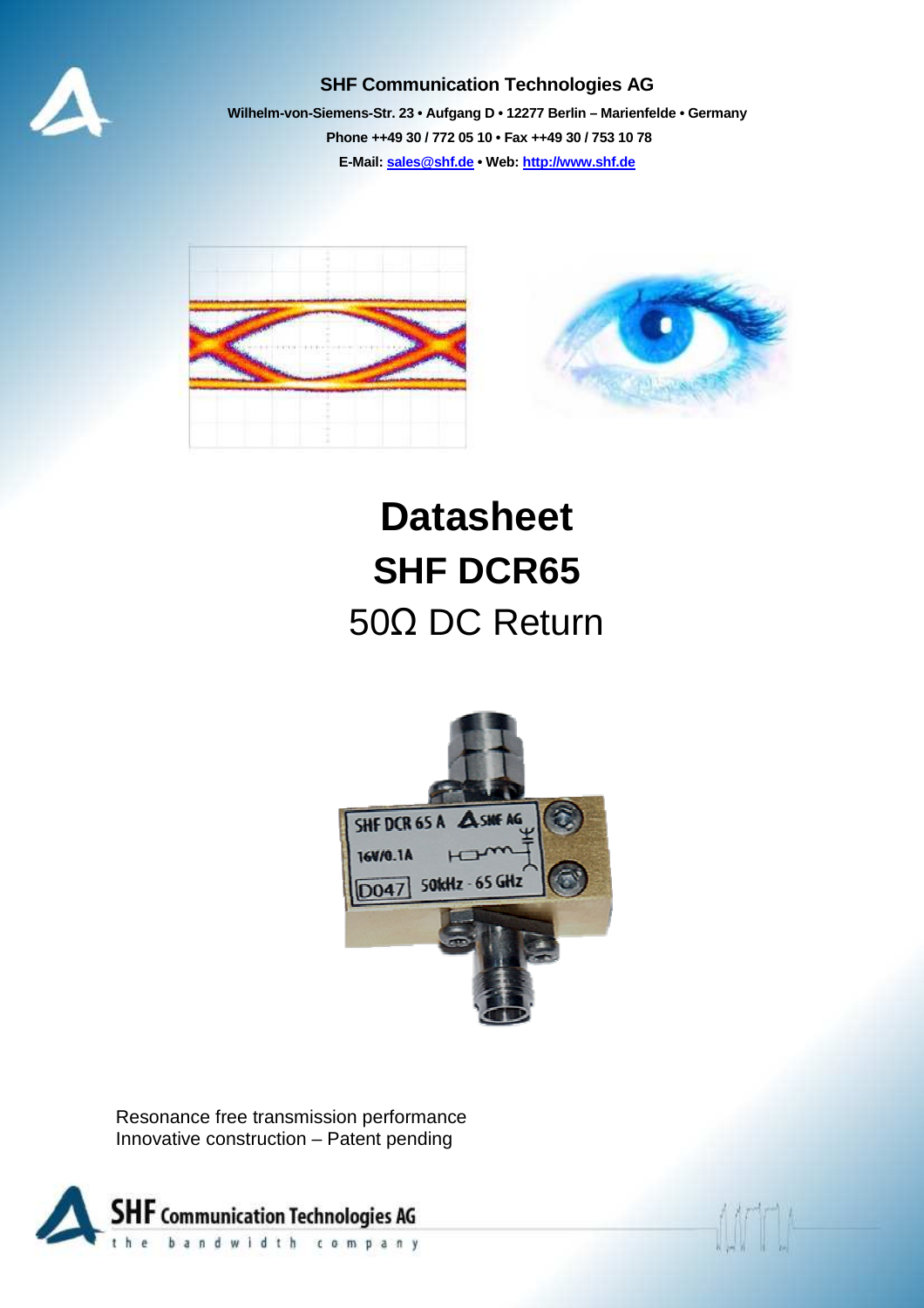$\boldsymbol{\mathcal{A}}$ 

# **Specifications – SHF DCR65**

| <b>Parameter</b>              | <b>Symbol</b>     | Unit            | <b>Min</b> | <b>Typ</b> | <b>Max</b> | <b>Conditions</b>    |
|-------------------------------|-------------------|-----------------|------------|------------|------------|----------------------|
| High frequency 3 dB point     | $f_{\sf HIGH}$    | GHz             | 65         |            |            |                      |
| Low frequency 3 dB point      | $f_{LOW}$         | kHz             |            |            | 30         | at $100mA$           |
| <b>Insertion loss</b>         | $S_{21}$          | dB              |            |            | 1.5        | $<$ 60 GHz           |
| Input return loss             | $S_{11}$          | dB              |            |            | $-17$      | $<$ 25 GHz           |
|                               |                   |                 |            |            | $-10$      | $<$ 65 GHz           |
| Group delay                   |                   | ps              |            | 20         |            | <45 GHz              |
|                               |                   |                 |            | 40         |            | <65 GHz              |
|                               |                   |                 |            |            |            | aperture 100MHz      |
| Maximum input power           | $P_{\text{max}}$  | d <sub>Bm</sub> |            |            | 30         |                      |
| Rise time/Fall time           | $t_r/t_f$         | ps              |            |            | 5          | 1090%                |
| Maximum voltage across device | $V_{\text{diff}}$ | $\vee$          |            |            | 16         |                      |
| Input connector               |                   |                 |            |            |            | $V(1.85 \text{ mm})$ |
| Output connector              |                   |                 |            |            |            | $V(1.85$ mm)         |
| Dimensions (LxWxH)            |                   | mm              |            |            |            | 31x13x12.6           |

### **Insertion loss**



SHF reserves the right to change specifications and design without notice – SHF DCR65 – Rev002 – 27/Mar/2007 Page 2/4

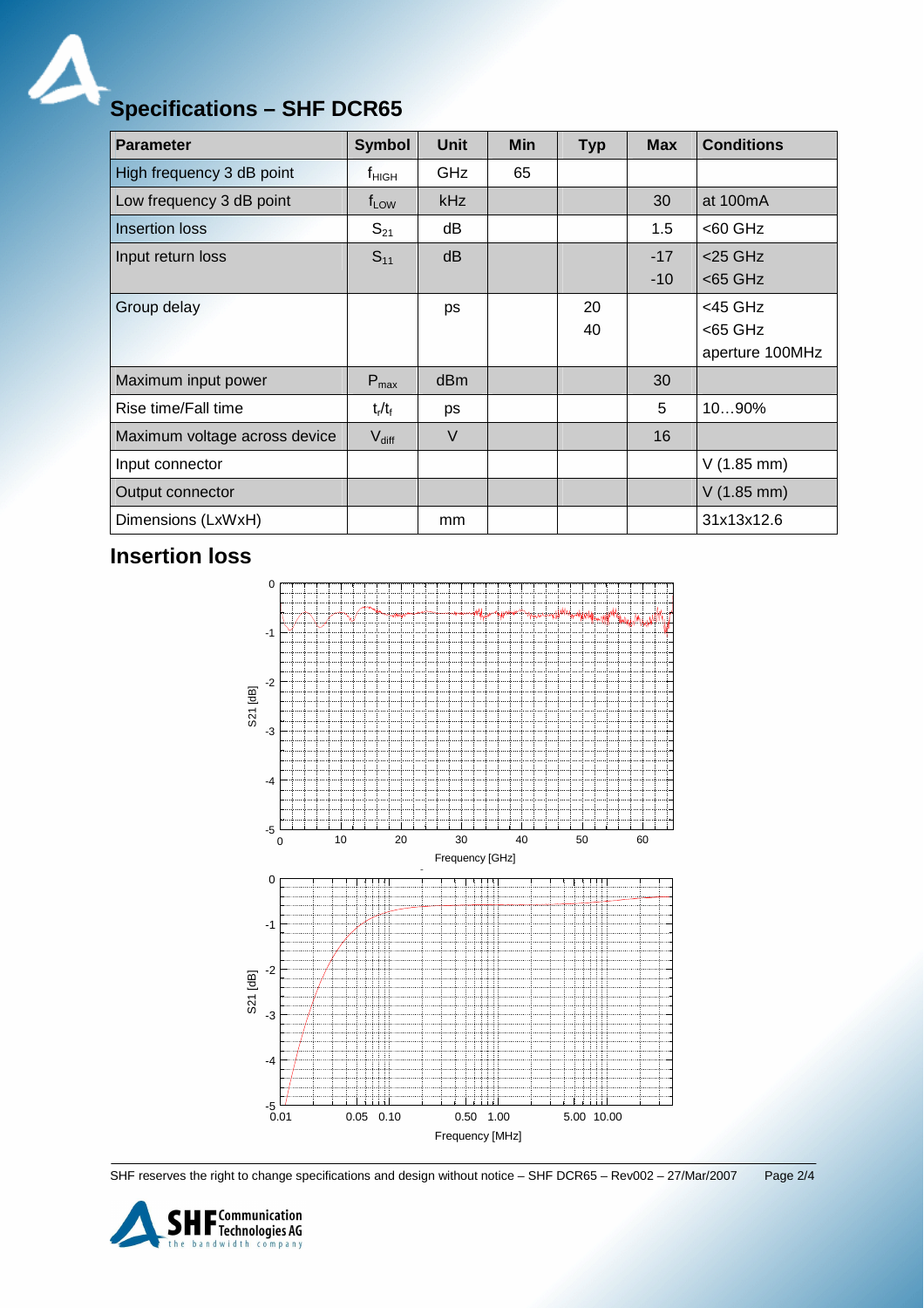





Aperture of group delay measurement: 100MHz

#### **Phase response**



SHF reserves the right to change specifications and design without notice – SHF DCR65 – Rev002 – 27/Mar/2007 Page 3/4